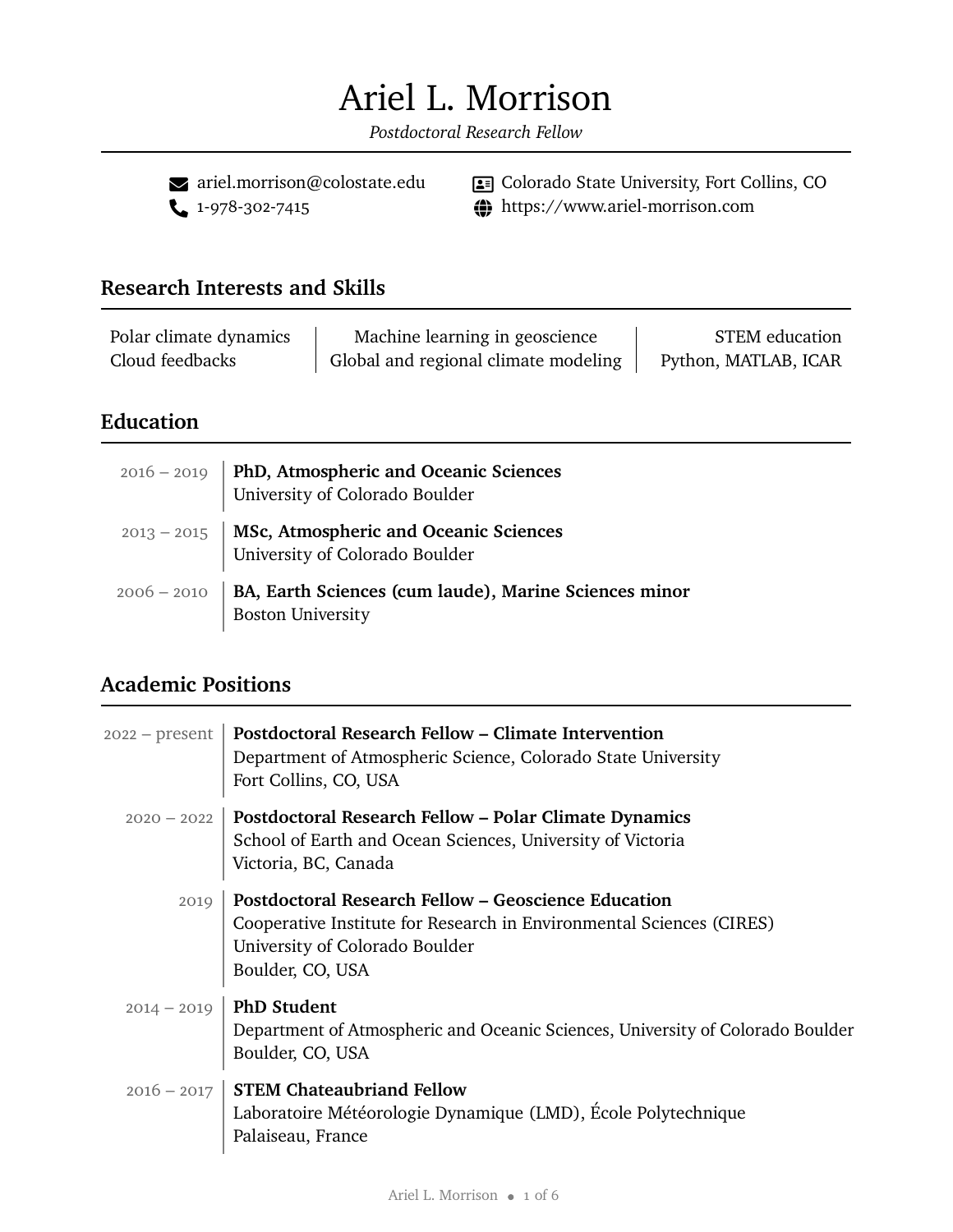## **Publications**

| 2022 | Morrison, A.L., Singh, H.A., and Rasch, P.J. Observations indicate that clouds amplify<br>mechanisms of Southern Ocean heat uptake. Journal of Geophysical Research: Atmo-<br>spheres, 127: e2021JD035487.                                                                                     |
|------|------------------------------------------------------------------------------------------------------------------------------------------------------------------------------------------------------------------------------------------------------------------------------------------------|
|      | Singh, H.A., Kay, J.E., Feldl, N., and Morrison, A.L. Ocean Heat Transport Changes with<br>CO2 Forcing Impact Global Climate Sensitivity through Lapse Rate and Cloud Feedbacks.<br>Accepted to Journal of Climate, January 2022.                                                              |
| 2020 | Morrison, A.L., Rozak, S., Gold, A.U., and Kay, J.E. Quantifying student engagement in<br>learning about climate change using galvanic hand sensors in a controlled educational<br>setting. Climatic Change, 159(1): 17-36.                                                                    |
| 2019 | Morrison, A.L., Kay, J.E., Frey, W.R., Chepfer, H., and Guzman, R. Cloud response to Arctic<br>sea ice loss and implications for future feedback in the CESM1 climate model. Journal of<br>Geophysical Research: Atmospheres, 124(2): 1003-1020.                                               |
| 2018 | Frey, W.R., Morrison, A.L., Kay, J.E., Guzman, R., and Chepfer, H. The combined influences<br>of observed Southern Ocean clouds and sea ice on top-of-atmosphere albedo. Journal of<br>Geophysical Research: Atmospheres, 123(9): 4461-4475.                                                   |
|      | Morrison, A.L., Kay, J.E., Chepfer, H., Guzman, R., and Yettella, V. Isolating the liquid<br>cloud response to recent Arctic sea ice variability using spaceborne lidar observations.<br>Journal of Geophysical Research: Atmospheres, 123(1): 427-490.                                        |
| 2016 | Kay, J.E., L'Ecuyer, T., Chepfer, H., Loeb, N., Morrison, A.L., and Cesana, G. Recent<br>Advances in Cloud and Climate Research. Current Climate Change Reports, 2(4): 159-169.                                                                                                                |
|      | Kay, J.E., Bourdages, L., Miller, N., Morrison, A.L., Yettella, Y., Chepfer, H., and Eaton,<br>B. Evaluating and improving cloud phase in the Community Atmosphere Model version<br>5 using spaceborne lidar observations. Journal of Geophysical Research: Atmospheres,<br>121(8): 4162-4176. |
| 2011 | Orlosk, J.L., Walker, J.M., Morrison, A.L., and Atema, J. Conditioning the crab Carcinus<br>maenas against instinctive light avoidance. Marine and Freshwater Behaviour and<br>Physiology, 44(6): 375-381.                                                                                     |

## **In Progress Publications**

**Morrison, A.L.,** Heyblom, K., Singh, H.A., and Rasch, P.J. Projected Antarctic extreme heat events in a warming world. Under review at Geophysical Research Letters, March 2022.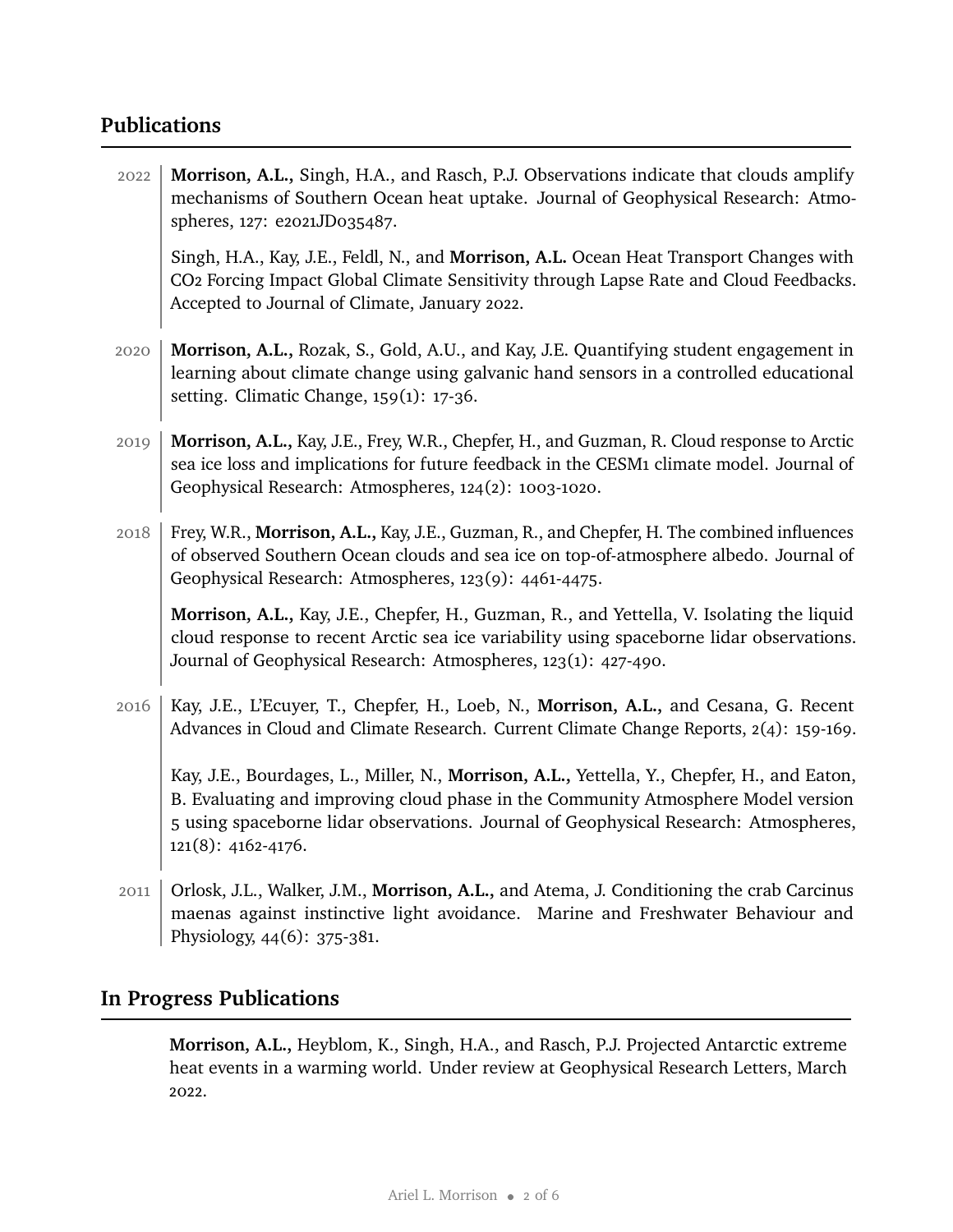## **Awards and Certificates**

| 2020 | <b>Certificate in College Teaching</b><br>Graduate Teaching Program<br>University of Colorado Boulder<br>Boulder, CO, USA                                                                                                                                                  |
|------|----------------------------------------------------------------------------------------------------------------------------------------------------------------------------------------------------------------------------------------------------------------------------|
| 2019 | <b>Innovative Research Proposal</b><br>"Assessing the potential of biometric sensors to measure engagement and learning in the<br>classroom"<br>Cooperative Institute for Research in Environmental Sciences (CIRES)<br>University of Colorado Boulder<br>Boulder, CO, USA |
| 2018 | <b>Excellence in Teaching Award</b><br>Atmospheric and Oceanic Sciences Laboratory/Recitation Instructor<br>University of Colorado Boulder<br>Boulder, CO, USA                                                                                                             |
|      | <b>Outstanding Student Presentation Award (OSPA)</b><br>Cryosphere Section, American Geophysical Union (AGU) Fall Meeting<br>Washington, D.C., USA                                                                                                                         |
| 2015 | First Place, 'Aerosols, Clouds, and Precipitation' category<br>"Processes controlling seasonal variability of Arctic Ocean liquid cloud profiles"<br>Earth System & Space Science Poster Conference<br>University of Colorado Boulder<br>Boulder, CO, USA                  |

## **Teaching Experience**

| $2020 - 2021$ | <b>Guest lecturer</b><br>EOS365 (undergraduate), "Climate and Society"<br>EOS433 (undergraduate/graduate), "The Climate System"<br>School of Earth and Ocean Sciences, University of Victoria<br>Victoria, BC, Canada |
|---------------|-----------------------------------------------------------------------------------------------------------------------------------------------------------------------------------------------------------------------|
| $2018 - 2019$ | <b>Graduate teacher - Recitation Instructor</b><br>ATOC1060 (undergraduate), "Our Changing Environment"<br>Department of Atmospheric and Oceanic Sciences, University of Colorado Boulder<br>Boulder, CO, USA         |
| 2016          | <b>Summer Intensive Course instructor</b><br>"Introduction to Climate Change"<br><b>Boulder Preparatory High School</b><br>Boulder, CO, USA                                                                           |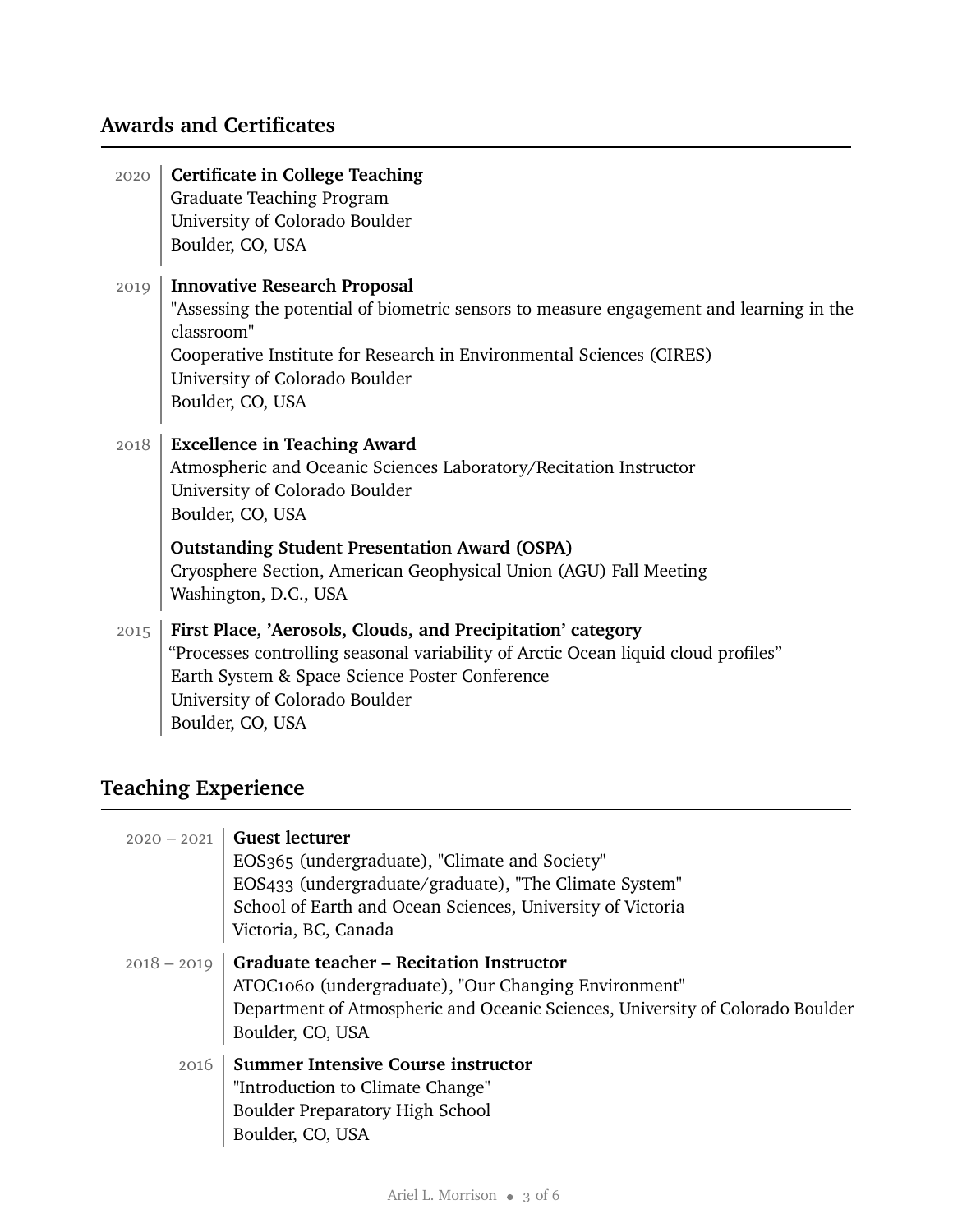| $2013 - 2014$ Graduate teaching assistant                                      |
|--------------------------------------------------------------------------------|
| ATOC1060 (undergraduate), "Our Changing Environment"                           |
| Department of Atmospheric and Oceanic Sciences, University of Colorado Boulder |
| Boulder, CO, USA                                                               |

## **Mentoring Experience**

| $2022 -$ Present | Undergraduate Student Research Awards co-supervisor<br>Natural Sciences and Engineering Research Council of Canada<br>School of Earth and Ocean Sciences, University of Victoria<br>Victoria, BC, Canada                   |
|------------------|----------------------------------------------------------------------------------------------------------------------------------------------------------------------------------------------------------------------------|
| $2021 -$ Present | Undergraduate Honours Thesis supervisor<br>School of Earth and Ocean Sciences, University of Victoria<br>Victoria, BC, Canada                                                                                              |
| 2021             | <b>Writing mentor</b><br>Research Experience for Undergraduates (REU) program<br>Department of Atmospheric and Ocean Sciences, University of Colorado Boulder<br>Boulder, CO, USA                                          |
| 2018             | <b>Research mentor</b><br>Research Experience for Community College Students (RECCS) program<br>Cooperative Institute for Research in Environmental Sciences (CIRES)<br>University of Colorado Boulder<br>Boulder, CO, USA |

#### **Invited Talks**

| 2019 | "Arctic cloud and sea ice feedbacks from satellite observations and a global climate model."<br>Morrison, A.L., Kay, J.E., Frey, W., Chepfer, H., Guzman, R. American Physical Society<br>March Meeting, Boston, MA, USA, March 2019                       |
|------|------------------------------------------------------------------------------------------------------------------------------------------------------------------------------------------------------------------------------------------------------------|
| 2018 | "Cloud response to Arctic sea ice loss and implications for future feedbacks in the CESM1<br>climate model." Morrison, A.L., Kay, J.E., Frey, W., Chepfer, H., Guzman, R. American<br>Geophysical Union Fall Meeting, Washington, D.C., USA, December 2018 |
| 2016 | "Observing the Cloud Response to Arctic Sea Ice Loss." Morrison, A.L., Kay, J.E., Chepfer,<br>H., Guzman, R. American Geophysical Union Fall Meeting, San Francisco, CA, USA,<br>December 2016                                                             |

## **Selected Conference Talks**

2021 "Teleconnections between El Niño events and Southern Ocean heat uptake in CMIP6". Morrison, A.L., Singh, H.A., Rasch, P.J. American Geophysical Union Fall Meeting, New Orleans, LA, USA, December 2021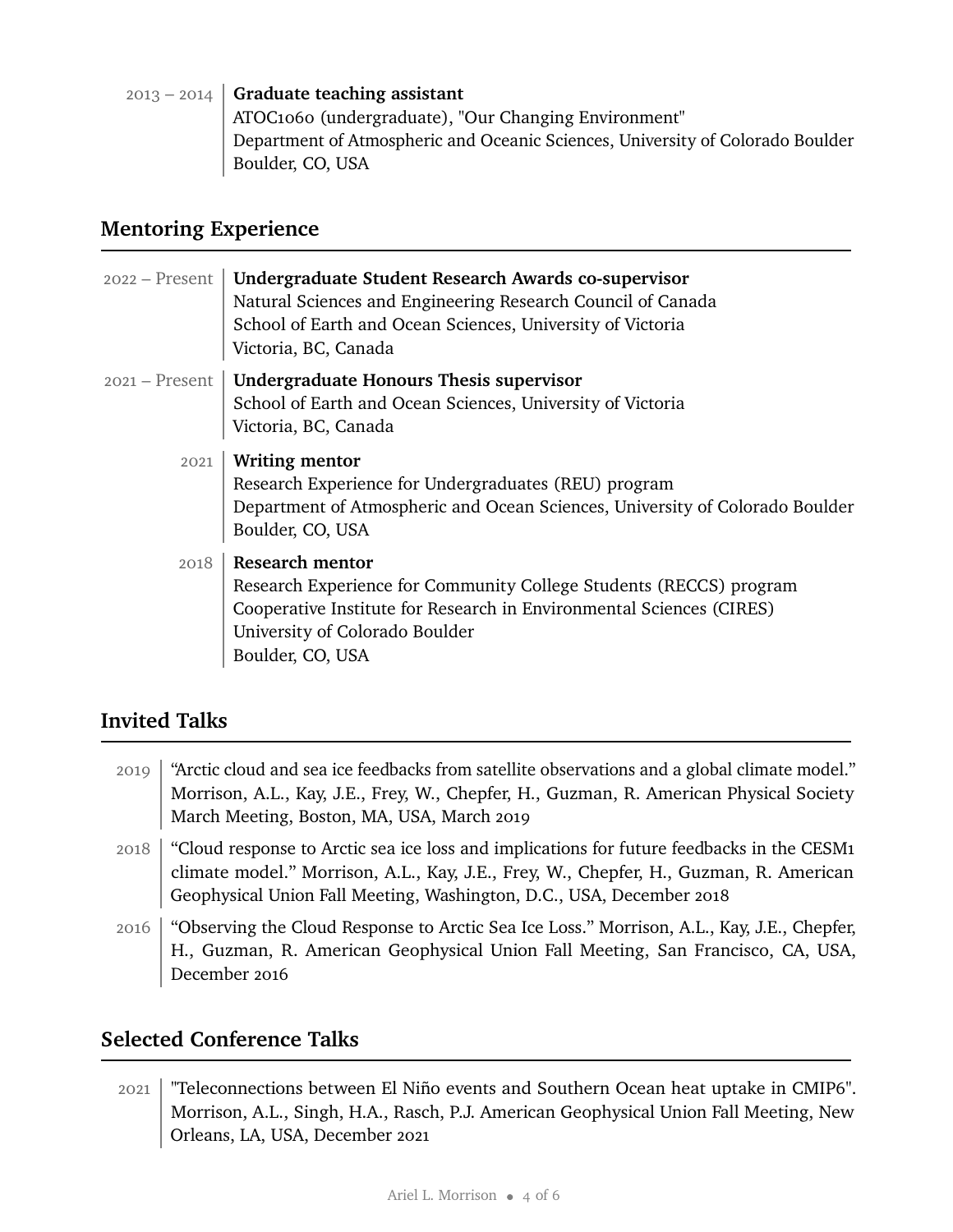- 2021 | "Clouds amplify mechanisms of Southern Ocean heat uptake." Morrison, A.L., Singh, H.A., Rasch, P.J. American Meteorological Society's 16th Conference on Polar Meteorology and Oceanography, June 2021
- 2020 "Impact of atmospheric processes on mechanisms of Southern Ocean heat uptake." Morrison, A.L., Singh, H.A., Rasch, P.J. American Geophysical Union Fall Meeting, December 2020
- 2019 | "Increasing student engagement by incorporating authentic climate science research in the classroom." Morrison, A.L., Gold, A.U., Kay, J.E. American Geophysical Union Fall Meeting, San Francisco, CA, USA, December 2019
- 2018 "Evaluating the impact of educational activities on student engagement in climate science using galvanic hand sensors." Morrison, A.L., Gold, A.U., Kay, J.E., Rozak, S. American Geophysical Union Fall Meeting, Washington, D.C., USA, December 2018
- $2017$  "Observing the Cloud Response to Arctic Sea Ice Loss." Morrison, A.L., Kay, J.E., Chepfer, H., Guzman, R. European Geophysical Union General Assembly, Vienna, Austria, April 2017 (abstract noted by session conveners as being of public interest)

"CALIPSO Observations of the Cloud Response to Recent Arctic Sea Ice Loss." Morrison, A.L., Kay, J.E., Chepfer, H., Guzman, R. Expecting EarthCare, Learning from A-Train (EECLAT), St-Valery-sur-Somme, France, January 2017

2015 "How is Arctic sea ice loss affecting our clouds?" Morrison, A.L., Kay, J.E. Graduate Climate Conference, Woods Hole, MA, USA, November 2015

#### **Selected Conference Posters**

- 2021 "Terrestrial Antarctic heat waves in CMIP6." Morrison, A.L., Oghenechovwen, O.C., Heyblom, K., Singh, H.A. American Geophysical Union Fall Meeting, New Orleans, LA, USA, December 2021
- $2017$  "Cloud response to Arctic sea ice loss and implications for feedbacks in the CESM1 climate model." Morrison, A.L., Kay, J.E., Chepfer, H., Guzman, R., Bonazzola, M. American Geophysical Union Fall Meeting, San Francisco, CA, USA, December 2017

"Measuring engagement and learning outcomes during a teacher professional development workshop about creative climate communication." Morrison, A.L., Gold, A.U., Soltis, N., McNeal, K.S., Kay, J.E. American Geophysical Union Fall Meeting, San Francisco, CA, USA, December 2017

- 2016 "Assessing the use of polar bear hooks in learning climate science." Morrison, A.L., Kay, J.E., Gold, A.U., MacFerrin, B., McNeal, K.S. Earth System & Space Science Poster Conference, University of Colorado Boulder, Boulder, CO, USA, December 2016
- 2015 | "Processes controlling seasonal variability of Arctic Ocean liquid cloud profiles." Morrison, A.L., Kay, J.E. Earth System & Space Science Poster Conference, University of Colorado Boulder, Boulder, CO, USA, November 2015